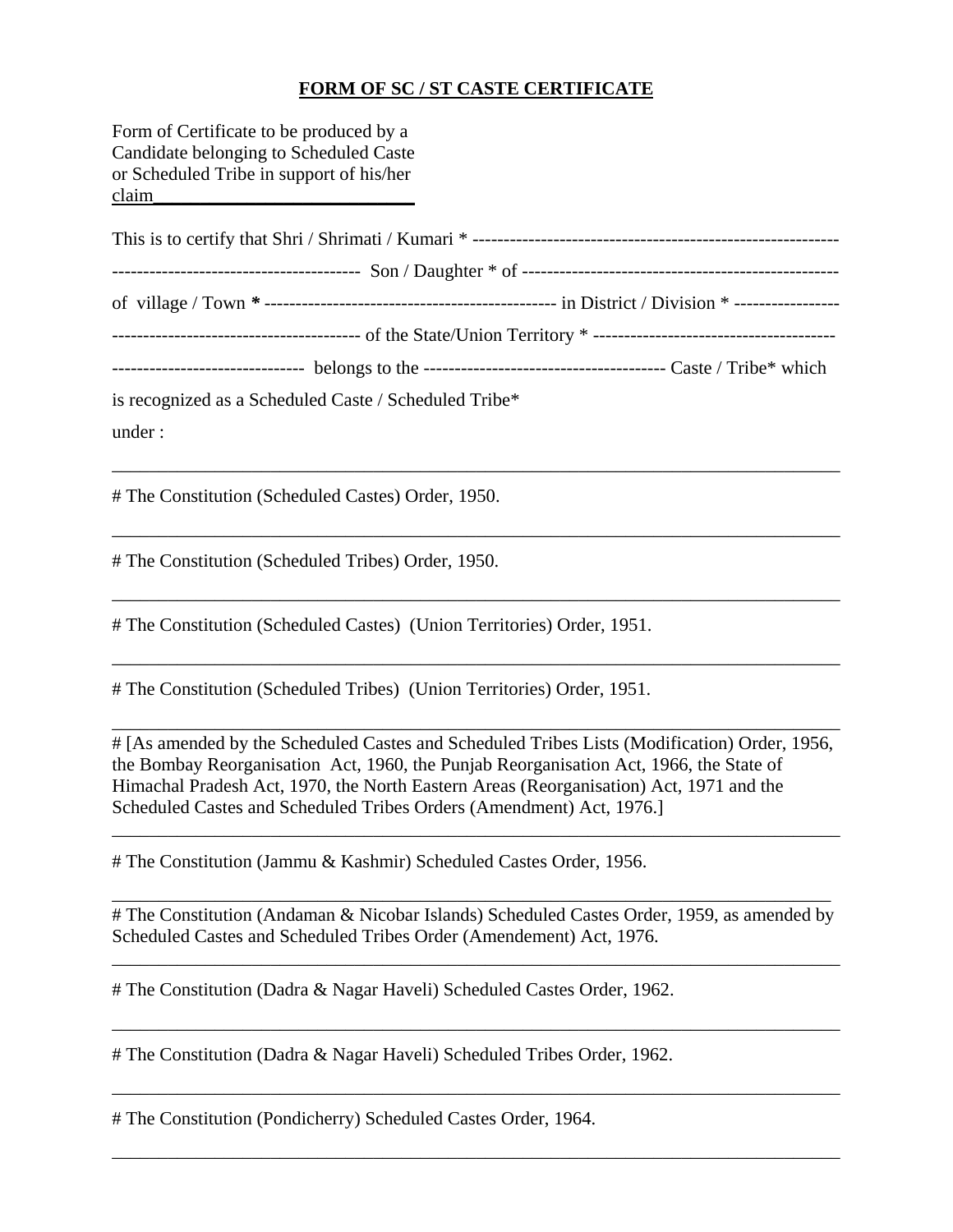# The Constitution (Scheduled Tribes) (Uttar Pradesh) Order, 1967.

# The Constitution (Goa, Daman & Diu) Scheduled Castes Order, 1968.

# The Constitution (Goa, Daman & Diu) Scheduled Tribes Order, 1968.

# The Constitution (Nagaland) Scheduled Tribes Order, 1970.

# The Constitution (Sikkim) Scheduled Castes Order, 1978.

# The Constitution (Sikkim) Scheduled Tribes Order, 1978.

## % 2. Applicable in the case of Scheduled Castes / Scheduled Tribes persons who have migrated from one State / Union Territory Administration

|  |                        | This certificate is issued on the basis of the Scheduled Caste / Scheduled Tribe             |                       |  |
|--|------------------------|----------------------------------------------------------------------------------------------|-----------------------|--|
|  |                        |                                                                                              |                       |  |
|  |                        |                                                                                              |                       |  |
|  |                        |                                                                                              |                       |  |
|  |                        |                                                                                              |                       |  |
|  |                        | Caste/Tribe* which is recognized as a Scheduled Caste / Scheduled Tribe * in the State/Union |                       |  |
|  |                        | $Territory * \n$                                                                             |                       |  |
|  |                        |                                                                                              |                       |  |
|  |                        |                                                                                              |                       |  |
|  |                        |                                                                                              | and/or $*$            |  |
|  |                        |                                                                                              |                       |  |
|  |                        | District/Division * of the State/Union                                                       |                       |  |
|  |                        |                                                                                              |                       |  |
|  |                        |                                                                                              |                       |  |
|  | <b>Union Territory</b> |                                                                                              |                       |  |
|  |                        |                                                                                              |                       |  |
|  |                        |                                                                                              | (with Seal of Office) |  |

\_\_\_\_\_\_\_\_\_\_\_\_\_\_\_\_\_\_\_\_\_\_\_\_\_\_\_\_\_\_\_\_\_\_\_\_\_\_\_\_\_\_\_\_\_\_\_\_\_\_\_\_\_\_\_\_\_\_\_\_\_\_\_\_\_\_\_\_\_\_\_\_\_\_\_\_\_

\_\_\_\_\_\_\_\_\_\_\_\_\_\_\_\_\_\_\_\_\_\_\_\_\_\_\_\_\_\_\_\_\_\_\_\_\_\_\_\_\_\_\_\_\_\_\_\_\_\_\_\_\_\_\_\_\_\_\_\_\_\_\_\_\_\_\_\_\_\_\_\_\_\_\_\_\_\_

\_\_\_\_\_\_\_\_\_\_\_\_\_\_\_\_\_\_\_\_\_\_\_\_\_\_\_\_\_\_\_\_\_\_\_\_\_\_\_\_\_\_\_\_\_\_\_\_\_\_\_\_\_\_\_\_\_\_\_\_\_\_\_\_\_\_\_\_\_\_\_\_\_\_\_\_\_

\_\_\_\_\_\_\_\_\_\_\_\_\_\_\_\_\_\_\_\_\_\_\_\_\_\_\_\_\_\_\_\_\_\_\_\_\_\_\_\_\_\_\_\_\_\_\_\_\_\_\_\_\_\_\_\_\_\_\_\_\_\_\_\_\_\_\_\_\_\_\_\_\_\_\_\_\_

\_\_\_\_\_\_\_\_\_\_\_\_\_\_\_\_\_\_\_\_\_\_\_\_\_\_\_\_\_\_\_\_\_\_\_\_\_\_\_\_\_\_\_\_\_\_\_\_\_\_\_\_\_\_\_\_\_\_\_\_\_\_\_\_\_\_\_\_\_\_\_\_\_\_\_\_\_\_

\_\_\_\_\_\_\_\_\_\_\_\_\_\_\_\_\_\_\_\_\_\_\_\_\_\_\_\_\_\_\_\_\_\_\_\_\_\_\_\_\_\_\_\_\_\_\_\_\_\_\_\_\_\_\_\_\_\_\_\_\_\_\_\_\_\_\_\_\_\_\_\_\_\_\_\_\_\_